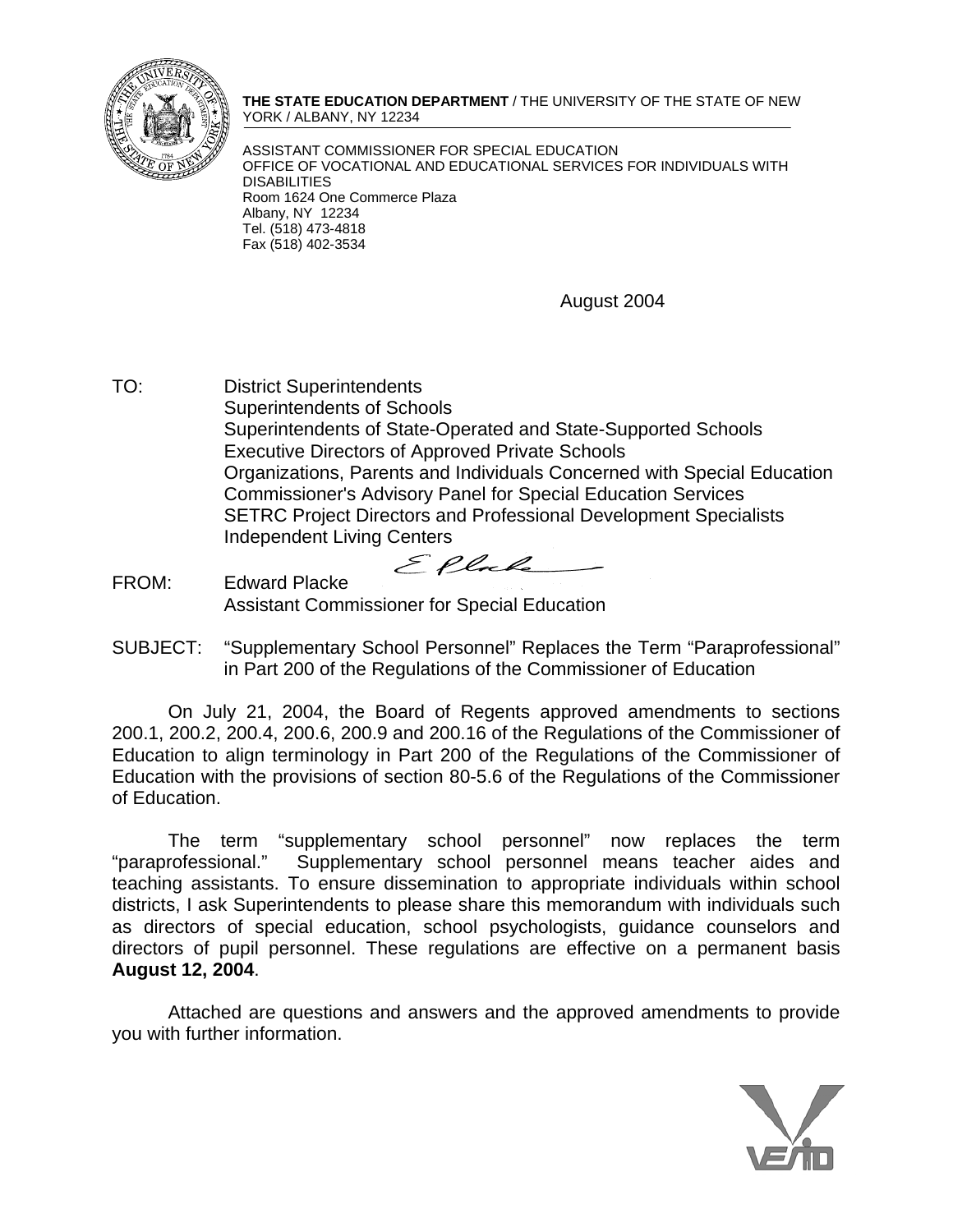# **Questions and Answers**

## **1. Why did the term "Supplementary School Personnel" replace the term "paraprofessional" in Part 200 of the Regulations of the Commissioner of Education?**

The change is to align Part 200 of the Regulations of the Commissioner of Education with the provisions of section 80-5.6 of the Regulations of the Commissioner of Education and the federal No Child Left Behind Act of 2001 (NCLB). Section 80-5.6 of the Regulations of the Commissioner of Education already designates teacher aides and teaching assistants as supplementary school personnel. Also, NCLB defines a Title I paraprofessional as someone who provides instructional support. Teacher aides are not authorized to provide instructional support. Therefore, it is erroneous to refer to a teacher aide as a Title I paraprofessional.

## **2. Must a teacher aide be licensed and/or certified in New York State?**

No. New York State does not require a license or certification to perform the duties of a teacher aide.

### **3. Where can I locate information regarding certification, qualifications and duties of supplementary school personnel (teacher aides and teaching assistants)?**

Information may be found at the following two websites: <http://www.highered.nysed.gov/tcert/resteachers/teachingasstsaidescompared.htm> and<http://www.highered.nysed.gov/tcert/career/ta.htm>. The Regulations of the Commissioner of Education governing supplementary school personnel may be found at: http://www.highered.nysed.gov/tcert/part80-5.htm#5.6

#### **4. Where can I locate information regarding the relationship between New York State teaching assistants and Title I paraprofessionals?**

- General information about teaching assistants who are also Title I paraprofessionals, is in Part B of NCLB NYS Field Memo #2-2004, available at <http://www.highered.nysed.gov/nclb022004b.htm>
- More detailed information on New York State's implementation of NCLB and requirements for Title I paraprofessionals is in NCLB NYS Field Memo #03-2003 at <http://www.highered.nysed.gov/nclb03-2003.htm>and NCLB NYS Field Memo #10-2003 at<http://www.highered.nysed.gov/nclb10-2003.htm>.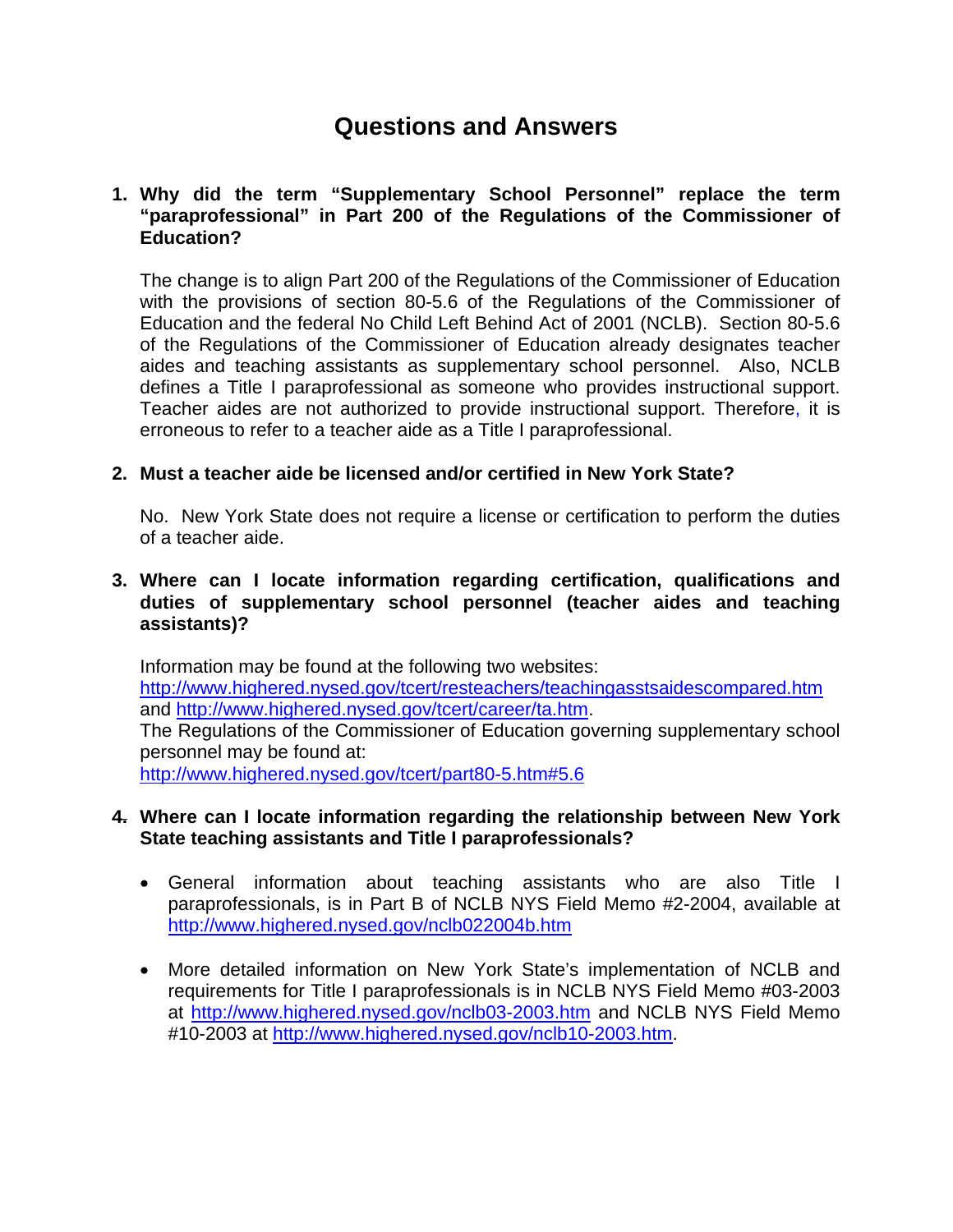AMENDMENTS TO THE REGULATIONS OF THE COMMISSIONER OF EDUCATION Pursuant to sections 101, 207, 4403 and 4410 of the Education Law.

1. Subdivision (i) of section 200.1 of the Regulations of the Commissioner of Education is amended, effective August 12, 2004, as follows:

(i) Class size means the maximum number of students who can receive instruction together in a special class or resource room program and the number of teachers and [paraprofessionals] supplementary school personnel assigned to the class.

2. Subdivision (hh) of section 200.1 of the Regulations of the Commissioner of Education is amended, effective August 12, 2004, as follows:

(hh) [Paraprofessional] Supplementary school personnel means a teacher aide or a [teacher] teaching assistant as described in section [80.33] 80-5.6(a) through (d) of this Title.

3. Subparagraph (iii) of paragraph (11) of subdivision (b) of section 200.2 of the Regulations of the Commissioner of Education is amended, effective August 12, 2004, as follows:

(iii) the chairperson of the committee on special education designates for each student one, or as appropriate, more than one professional employee of the school district with knowledge of the student's disability and education program to, prior to the implementation of the IEP, inform each regular education teacher, special education teacher, related service provider, other service provider, [paraprofessional] supplementary school personnel, as defined in section 200.1(hh) of this Part, and other provider and support staff person of his or her responsibility to implement the recommendations on a student's IEP, including the responsibility to provide specific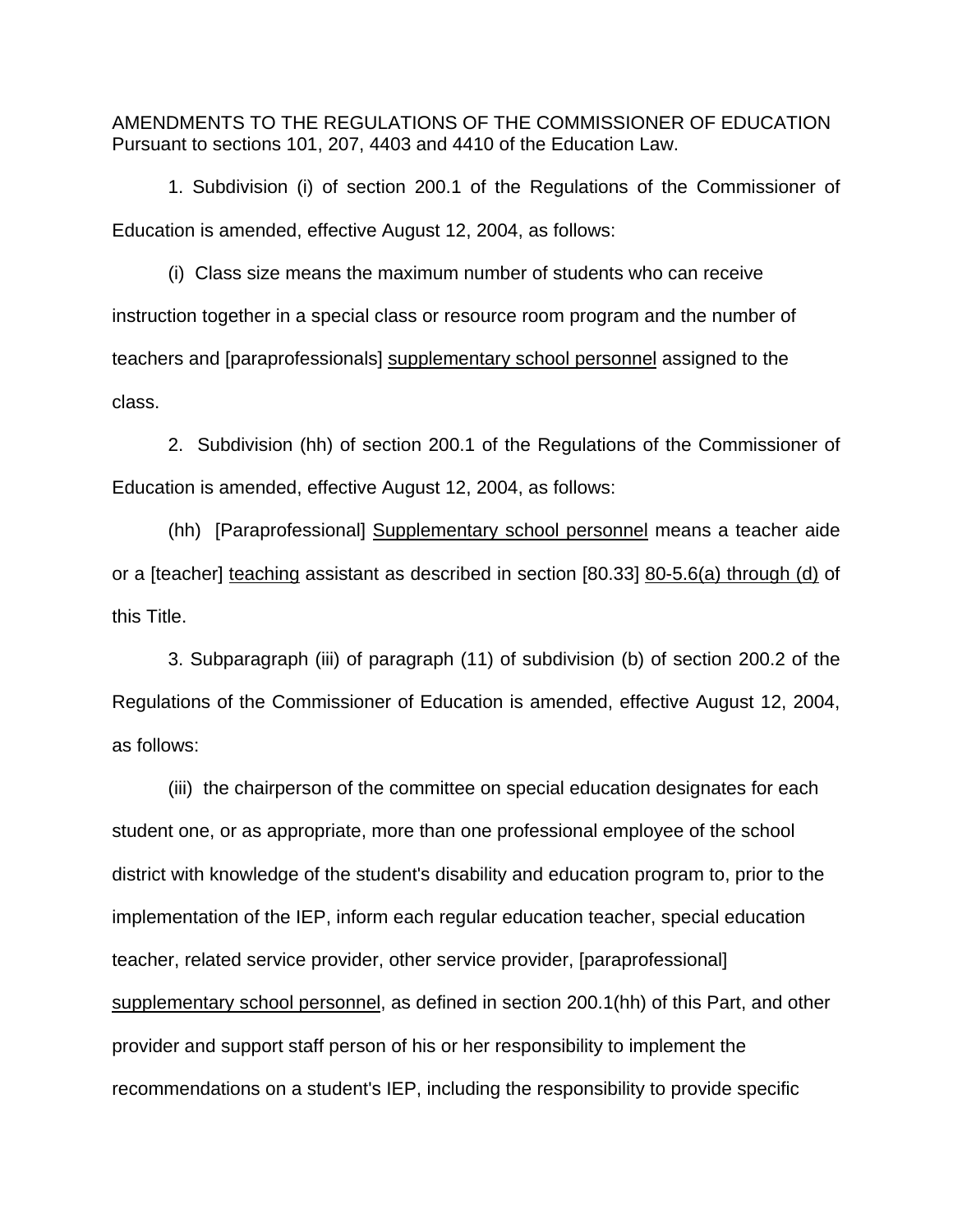accommodations, program modifications, supports and/or services for the student in accordance with the IEP.

4. Subdivision (h) of section 200.2 of the Regulations of the Commissioner of Education is amended, effective August 12, 2004, as follows:

(h) Local comprehensive system of personnel development (CSPD) plan. The board of education or trustees of each school district and each board of cooperative educational services shall submit to the State Education Department annually, by a date prescribed by the commissioner, a local CSPD plan containing the information demonstrating that all personnel providing services to students with disabilities are adequate as prescribed by the commissioner. The CSPD plan shall include, but not be limited to, a description of the professional development activities provided to all professional [and paraprofessional] staff and supplementary school personnel who work with students with disabilities to assure that they have the skills and knowledge necessary to meet the needs of students with disabilities. A school district or BOCES may include the local CSPD plan as part of the professional development plan pursuant to section 100.2(dd) of the commissioner's regulations.

5. Subparagraphs (ii) and (iii) of paragraph (3) of subdivision (e) of section 200.4 of the Regulations of the Commissioner of Education are amended, effective August 12, 2004, as follows:

(ii) ensuring that [a paraprofessional] supplementary school personnel, as defined in section 200.1(hh) of this Part, and each other provider responsible for assisting in the implementation of a student's IEP, has the opportunity to review a copy of the student's IEP, prior to the implementation of such program, and has ongoing access to a copy of the IEP, which may be the copy provided to the student's special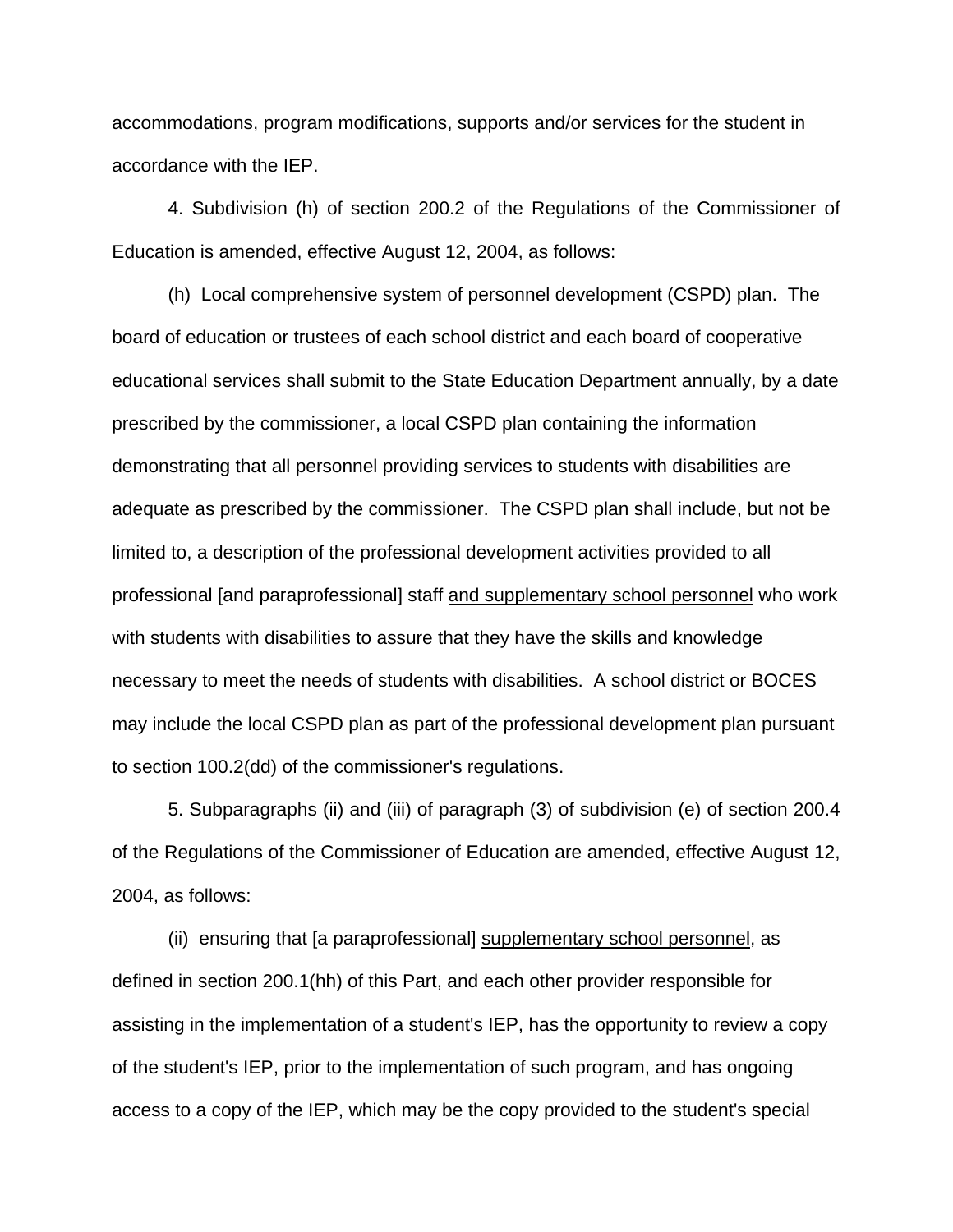education teacher or the teacher or related service provider under whose direction such [paraprofessional] supplementary school personnel or other provider works;

(iii) ensuring that each regular education teacher, special education teacher, related service provider, other service provider, [paraprofessional] supplementary school personnel as defined in section 200.1(hh) of this Part, and other provider and support staff person has been informed, prior to the implementation of the IEP, of his or her responsibility to implement the recommendations on the student's IEP, including the responsibility to provide specific accommodations, program modifications, supports and/or services for the student in accordance with the IEP; and

6. Subparagraphs (i), (ii) and (iii) of paragraph (4) of subdivision (g) of section 200.6 of the Regulations of the Commissioner of Education are amended, effective August 12, 2004, as follows:

(i) The maximum class size for special classes containing students whose management needs interfere with the instructional process, to the extent that an additional adult is needed within the classroom to assist in the instruction of such students, shall not exceed 12 students, with [at least] one or more [paraprofessional] supplementary school personnel assigned to each class during periods of instruction.

(ii) (a) The maximum class size for special classes containing students whose management needs are determined to be highly intensive, and requiring a high degree of individualized attention and intervention, shall not exceed six students, with [at least] one or more [paraprofessional] supplementary school personnel assigned to each class during periods of instruction.

(b) The maximum class size for special classes containing students whose management needs are determined to be intensive, and requiring a significant degree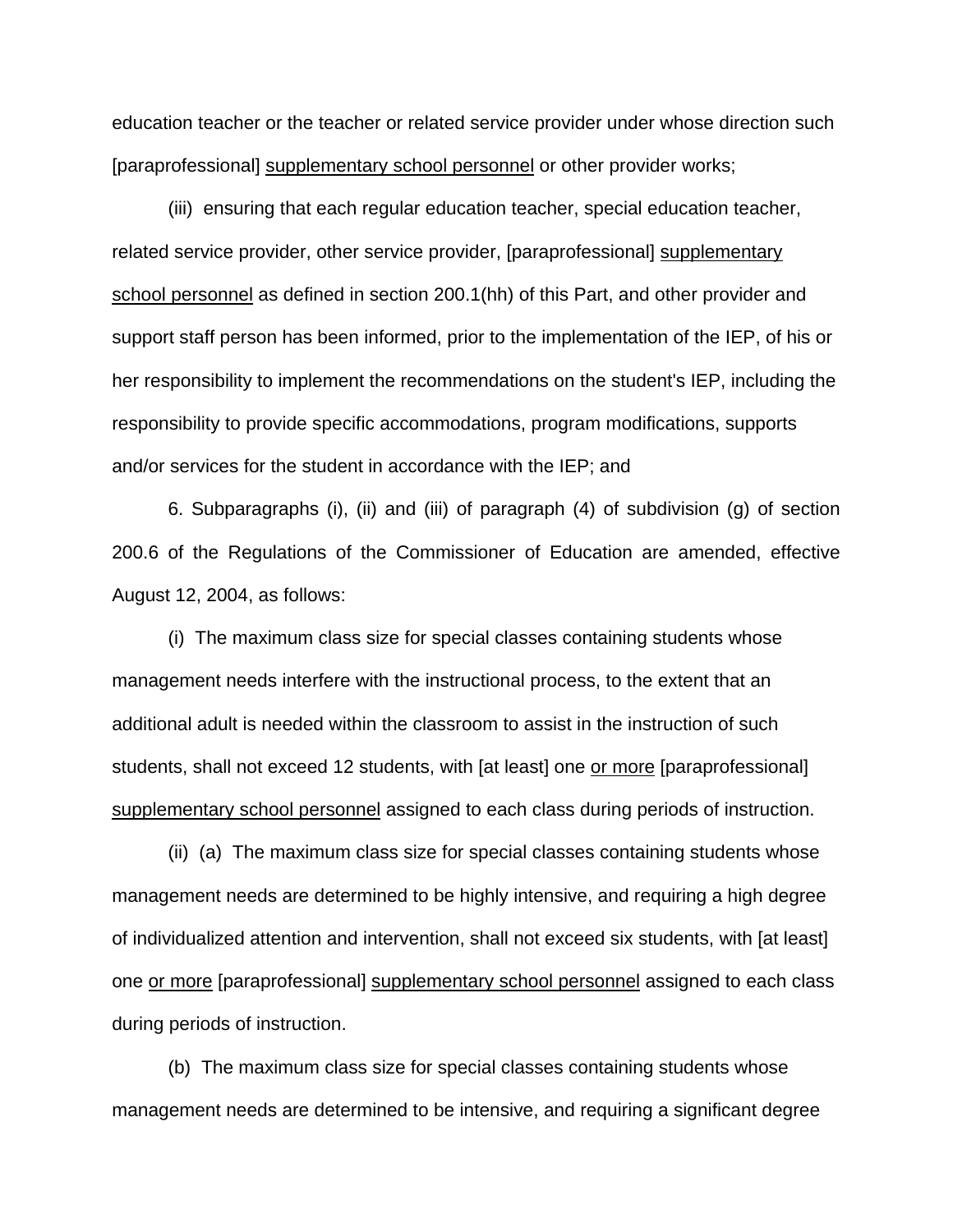of individualized attention and intervention, shall not exceed eight students, with [at least] one or more [paraprofessional] supplementary school personnel assigned to each class during periods of instruction.

(iii) The maximum class size for those students with severe multiple disabilities, whose programs consist primarily of habilitation and treatment, shall not exceed 12 students. In addition to the teacher, the staff/student ratio shall be one staff person to three students. The additional staff may be teachers, [paraprofessionals] supplementary school personnel and/or related service providers.

7. Subparagraph (x) of paragraph (2) of subdivision (f) of section 200.9 of the Regulations of the Commissioner of Education is amended, effective August 12, 2004, as follows:

(x) For the purpose of this subparagraph, integrated special class programs are defined as those programs employing a special education teacher and [at least] one or more [paraprofessional] supplementary school personnel in a classroom made up of no more than twelve preschool students with and without disabilities, or a classroom that is made up of no more than twelve preschool students with disabilities staffed by a special education teacher and [at least] one or more [paraprofessional] supplementary school personnel that is housed in the same physical space as a preschool class of students without disabilities taught by a non-special education teacher. The tuition rate for preschool programs operating a special class as defined in section 200.16 of this Part in an integrated setting serving students with and without disabilities shall be established in accordance with the provisions set forth in paragraph (1) of this subdivision and subparagraphs (i) through (viii) of this paragraph, with the following additional provisions: